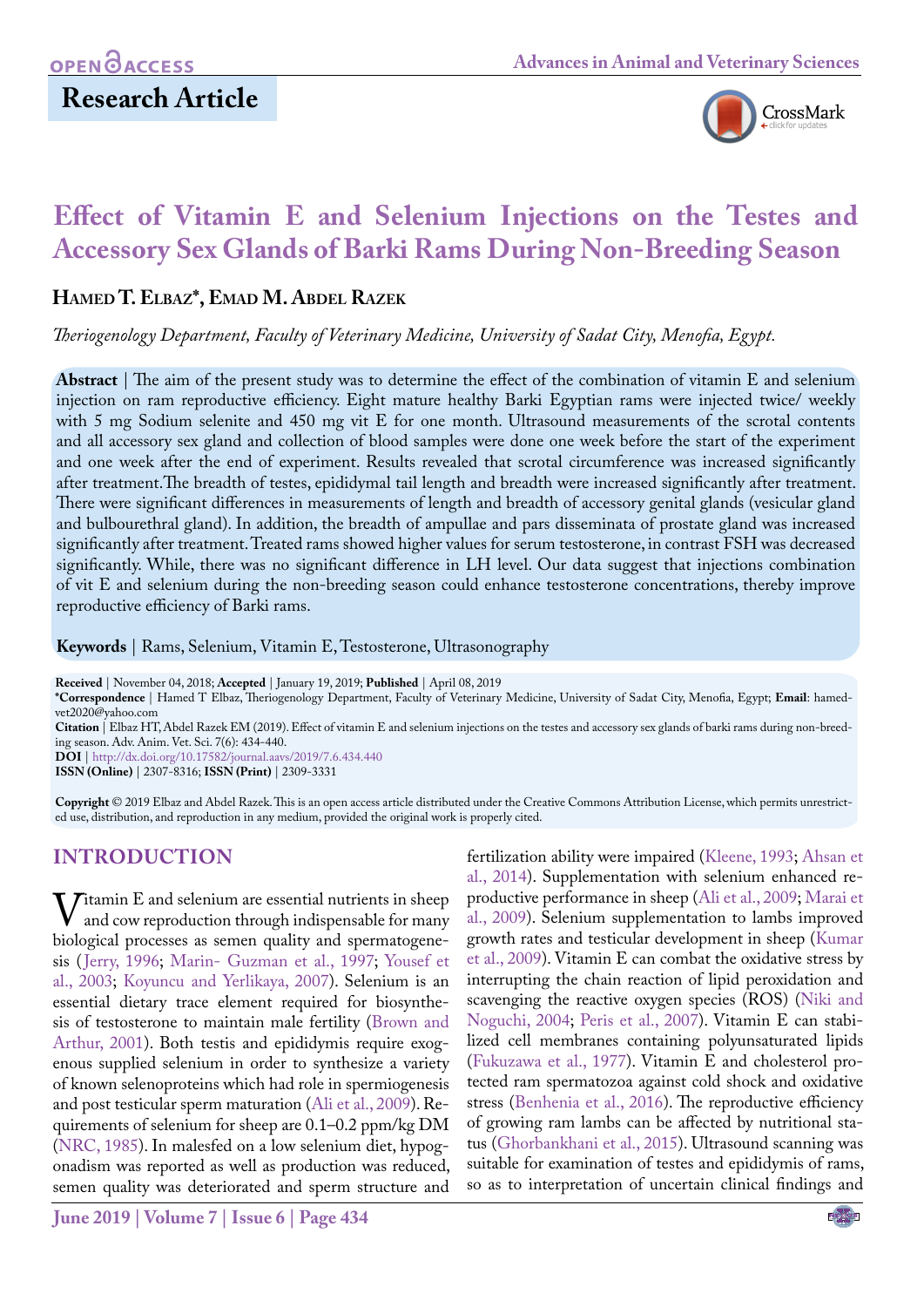# **OPEN GACCESS**

monitoring changes in lesions ([Gouletsou et al., 2003\)](#page-5-7). Ultrasound applications and post processing developments have permitted new aspects in the structural and functional analysis of testicular tissue for improvement male fertility ([Schurich et al., 2009](#page-6-8)). Assessment of the reproductive ability of rams was essential part of health management in sheep flocks [\(Gouletsou, 2017\)](#page-5-8). Accessory sex glands had very little consideration during routine breeding soundness evaluation of livestock species [\(Gouletsou and Fthenakis,](#page-5-9) [2010](#page-5-9)). Therefore, the aim of the present study was to determine the effect of the combination of vitamin E and selenium injection on ram reproductive efficiency during the non-breeding season of Barki rams with the help of ultrasound.

## **MATERIALS AND METHODS**

This study was assessed and agreed by the Animal Care and Welfare Committee Ethics, Sadat City University, Egypt.

### **Animals**

The present study was carried out on a total number of eight sexually mature rams (Barki type) belonged to the educational farm, faculty of veterinary medicine, Sadat City University, Egypt. Rams aged between 2 and 2.5 years and averaging (45-55 kg)body weight during the period from (May to June, 2018). All rams were apparently normal, dewormed and vaccinated regularly, housed in free stall barn and fed a balanced ration which formulated according to the requirement for mature ram according to (NRC, 1985) for sheep. The diet consists of 25% wheat straw and 75% concentrate mixture as well as free access of the drinking water and green fodders (Alfalfa).

### **Experimental Design**

Animals (n=8) were injected with the combination of selenium and vitamin E (3 ml IM from Viteselen 15®, Adwia Company, Egypt), each ram injected with 5 mg Sodium selenite and 450 mg vitamin E two times / week for 1 month. Ultrasound examination and blood sampling ofall animals were done one week before conducting the experiment and kept as (control group), and then one week after end of the experiment and the same animals were kept as (treated group).

### **Morphometric Testicular Measurements**

Scrotal circumference was measured by measuring steel tape ([Ahmed and Noakes, 1995\)](#page-5-10). Testis length was measured from top of the tail to the head of the epididymis for each testis using caliper [\(Islam and Land, 1977](#page-5-11)). All testes lengthwas done for both right and left testes.

### **Ultrasonographic Evaluation Of The Scrotal CONTENTS**

Ultrasonographic imaging of the testes and epididymis

were done in the standing position. An ultrasound examination of rams was done by means of 5-7.5 MHz linear probe of scanner (Sonoscape-A5V, Shenzhen, China) per scrotal cutaneous to investigate the testis, epididymis and spermatic cord according to method previously described [\(Gouletsou et al., 2003](#page-5-7)) one week before and one week after the end of experiment. The animal restrained by an assistant to lift the tail. Scrotal hair was trimmed and shaved for evaluation of echotexture and echogenicity of testicular parenchyma. The testes should be pulled downwards within the scrotum and the examiner's left hand is placed on the surface opposite to the one where the transducer with coupling gel is applied upon, in order to stabilize the organs. The transducer was placed on the caudal surface of the testis along its longitudinal axis (sagittal plane) and moved from right to left. The transducer was moved upwards to image the head of the epididymis and the pampiniform plexus and then the transducer moved downwards to image the tail of epididymis. The procedure was repeated for the other testis.

### **Ultrasonographic Evaluation of the Accessory Sex Glands**

Ultrasonographic imaging of the accessory sex glands including ampulla, seminal, prostate and bulbourethral glands were scanned per rectum using ultrasound scanner with 5-7.5 MHz linear array trans-rectal probe. The transducer was fitted in a self-manufactured connector to favor its manipulation per rectum according to method previously done by [\(Mahmoud et al., 2013](#page-6-9)). In brief, the ultrasound transducer was lubricated with coupling gel then placed in the rectum after evacuation the feces and was moved cranially to image the urinary bladder-pelvic urethral junction as a guide. The accessory sex glands (ampulla, seminal glands) visualized near to the urinary bladder.While, pars disseminate of prostate gland visualized during the imaging of pelvic urethra. The bulbo-urethral glands appear easily at the exit of rectal probe from anal opening. The accessory sex gland dimensions were measured by ultrasound electronic caliper. Cross and longitudinal sections of pelvic urethra can be visualized. Two dimensions (dorso-ventral and cranio-caudal) of vesicular and bulbourethral glands were taken. The prostate gland can be measured by dorso-ventral dimension inside pelvic urethra. All the ultrasound machine settings including the near and far gain and contrast were kept constant throughout the study. All examinations were done by the same operator and measurements of all accessory genital glands were recorded.

### **Blood Sampling and Hormonal Assay**

The collected blood samples (10 ml) from jugular vein were allowed to clot at  $4^{\circ}$ C for 10 h in the refrigerator then centrifuged at 3000 rpm for 15 minutes and the separated sera were stored at -20° C until subsequent analysis. Serum (testosterone, FSH, LH) concentrations were determined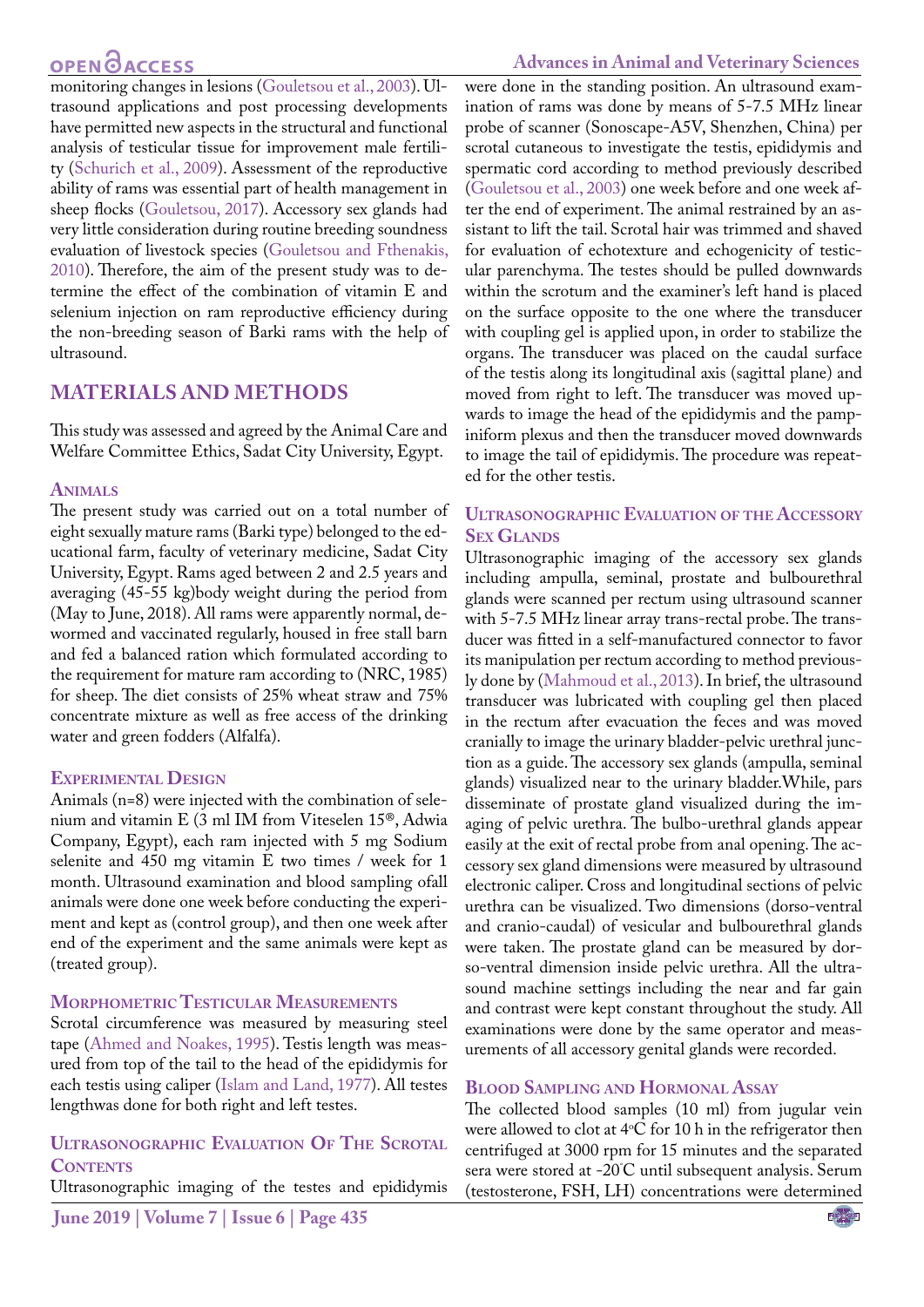# **OPEN**OACCESS

using ELISA kits (Calbiotech, Austin, Springer valley, CA, 91978, USA) using the micro-well method and the OD absorbance has been determined at 450 ±10 nm.

## **Statistical Analysis**

Statistical analysis was performed using (GraphPad prism 5 software Inc., La Jolla, CA, USA). Comparison between two groups (before and after treatment) was made by independent t-test. Results are presented as means±standard errors of means (SEM). Values of *p*< 0.05 were considered significant.

# **RESULTS**

## **Morphometric Testicular Measurements**

The morphometric measures of both testes including length was increased numerically not statistically (p > 0.05). While, scrotal circumference was increased significantly after treatment ( $p < 0.05$ ).

<span id="page-2-0"></span>**Table 1:** Scrotal circumference (cm) and ultrasonographic measurements (mm) of tests, tail of epididymis and spermatic cord before and after treatment (mean ±SEM).

| <b>Items</b>                                                | <b>Before</b>                | After                         |
|-------------------------------------------------------------|------------------------------|-------------------------------|
|                                                             | treatment                    | treatment                     |
| Scrotal circumference (cm)                                  | $28.87 \pm 1.1^b$            | $29.81 \pm 0.53^{\circ}$      |
| Testes (mm)                                                 |                              |                               |
| Length right                                                | $51.48 \pm 1.7$              | $52.32 \pm 0.92$              |
| Breadth right                                               | $41.38 \pm 1.7$ <sup>b</sup> | $45.80 \pm 1.5^{\circ}$       |
| Length left                                                 | $53.74 \pm 1.5$              | $54.22 \pm 1.4$               |
| Breadth left                                                | $45.47 \pm 0.82^b$           | $48.47 \pm 1.1^a$             |
| Tail of epididymis                                          |                              |                               |
| Length right                                                | $23.77 \pm 1.0^{\rm b}$      | $28.62 \pm 0.6^{\circ}$       |
| Breadth right                                               | $17.23 \pm 0.8^{\rm b}$      | $20.9 \pm 0.9^{\circ}$        |
| Length left                                                 | $25.26 \pm 1.12^b$           | $27.38 \pm 0.74$ <sup>a</sup> |
| Breadth left                                                | $18.68 \pm 1.3^b$            | $22.01 \pm 0.97$ <sup>a</sup> |
| Spermatic cord                                              |                              |                               |
| Breadth right                                               | $24.87 \pm 1.90$             | $25.01 \pm 1.99$              |
| Breadth left                                                | $23.13 \pm 1.70$             | $23.61 \pm 1.71$              |
| The values correiner different letters in the same row were |                              |                               |

The values carrying different letters in the same row were statistically different (p < 0.05).

## **Ultrasonographic Measurements of Reproductive Organs**

The ultrasonographic measurement of scrotum and its content as presented in [\(Table 1\)](#page-2-0) revealed that breadth of both testes was increased significantly after treatment (p < 0.05) ([Figure 1\)](#page-2-1). The length and breadth of epididymal tail was increased significantly ( $p < 0.05$ ) [\(Figure 2\)](#page-3-0). While, there was no significant difference in measurements of the spermatic cord and length of testes after treatment ( $p > 0.05$ ). The ultrasonographic measurement of accessory sex gland and hormones concentrations as presented in ([Table 2](#page-2-2)) re-

# **Advances in Animal and Veterinary Sciences**

vealed that the breadth of ampullae was increased significantly after treatment ( $p < 0.05$ ) ([Figure 3\)](#page-3-1). There was a significant difference in length and breadth measurements of vesicular glands after treatment (p < 0.05) [\(Figure 4\)](#page-3-2). The breadth of pars disseminata of prostate gland was increased significantly ( $p < 0.05$ ) [\(Figure 5](#page-3-3)). Also, there was a significant difference in length and breadth measurements of bulbourethral glands after treatment (p < 0.05) ([Figure](#page-3-4)  [6](#page-3-4)).

<span id="page-2-2"></span>Table 2: Ultrasonographic measurements of accessory sex gland (mm) (ampulla, vesicular, p.disseminata of prostate and bulbourethral glands) andBlood hormone concentration (testosterone, FSH, LH) before and after treatment (mean ±SEM).

| <b>I</b> tems                                                                                          | <b>Before</b><br>treatment                                                                                                                                                                                                                                                                             | After<br>treatment                                                                                           |
|--------------------------------------------------------------------------------------------------------|--------------------------------------------------------------------------------------------------------------------------------------------------------------------------------------------------------------------------------------------------------------------------------------------------------|--------------------------------------------------------------------------------------------------------------|
| Ampulla<br>Length right<br>Diameter right<br>Length left<br>Diameter left                              | $46.30 \pm 0.30$<br>$6.15 \pm 0.28$ <sup>b</sup><br>$45.50 \pm 0.40$<br>$5.84 \pm 0.37$ <sup>b</sup>                                                                                                                                                                                                   | $47.03 \pm 0.4$<br>$7.26 \pm 0.40^{\circ}$<br>$46.21 \pm 0.41$<br>$6.81 \pm 0.34$ <sup>a</sup>               |
| Vesicular gland<br>Length right<br>Diameter right<br>Length left<br>Diameter left                      | $27.2 \pm 1.40^b$<br>$12.20 \pm 0.37$ <sup>b</sup><br>$26.63 \pm 1.67^b$<br>$11.67 \pm 0.50^b$                                                                                                                                                                                                         | $29.2 \pm 1.25^{\circ}$<br>$13.62 \pm 0.43^a$<br>$29.58 \pm 1.73$ <sup>a</sup><br>$12.62 \pm 0.66^{\circ}$   |
| P.disseminata Prostate<br>gland<br>Diameter                                                            | $15.72 \pm 0.79$ <sup>b</sup>                                                                                                                                                                                                                                                                          | $16.95 \pm 0.71$ <sup>a</sup>                                                                                |
| <b>Bulbourethral gland</b><br>Length right<br>Diameter right<br>Length left<br>Diameter left           | $16.57 \pm 1.0^b$<br>$12.77 \pm 0.49^b$<br>$15.87 \pm 1.03^b$<br>$14.17 \pm 1.05^b$                                                                                                                                                                                                                    | $18.75 \pm 0.66^{\circ}$<br>$14.58 \pm 0.69^{\circ}$<br>$17.72 \pm 0.96^{\circ}$<br>$15.23 \pm 0.90^{\circ}$ |
| <b>Hormone</b> concentration<br>Testosterone (ng/ml)<br>FSH (mIU/ml)<br>$LH$ (mIU/ml)<br>$1: \alpha$ . | $1.73 \pm 0.43^b$<br>$4.63 \pm 0.38$ <sup>a</sup><br>$2.05 \pm 0.14$<br>and the basic control of the control of the control of the control of the control of the control of the control of the control of the control of the control of the control of the control of the control of the control of th | $2.88 \pm 0.32^{\circ}$<br>$2.93 \pm 0.17^b$<br>$1.80 \pm 0.08$                                              |

The values carrying different letters in the same row were statistically different (p < 0.05).



<span id="page-2-1"></span>**Figure 1:** Ultrasonographic image of ram's testes treated with vit E and selenium. The image shows clear increase in breadth of testes and echogenicity of mediastinum testes after vit E and selenium injection.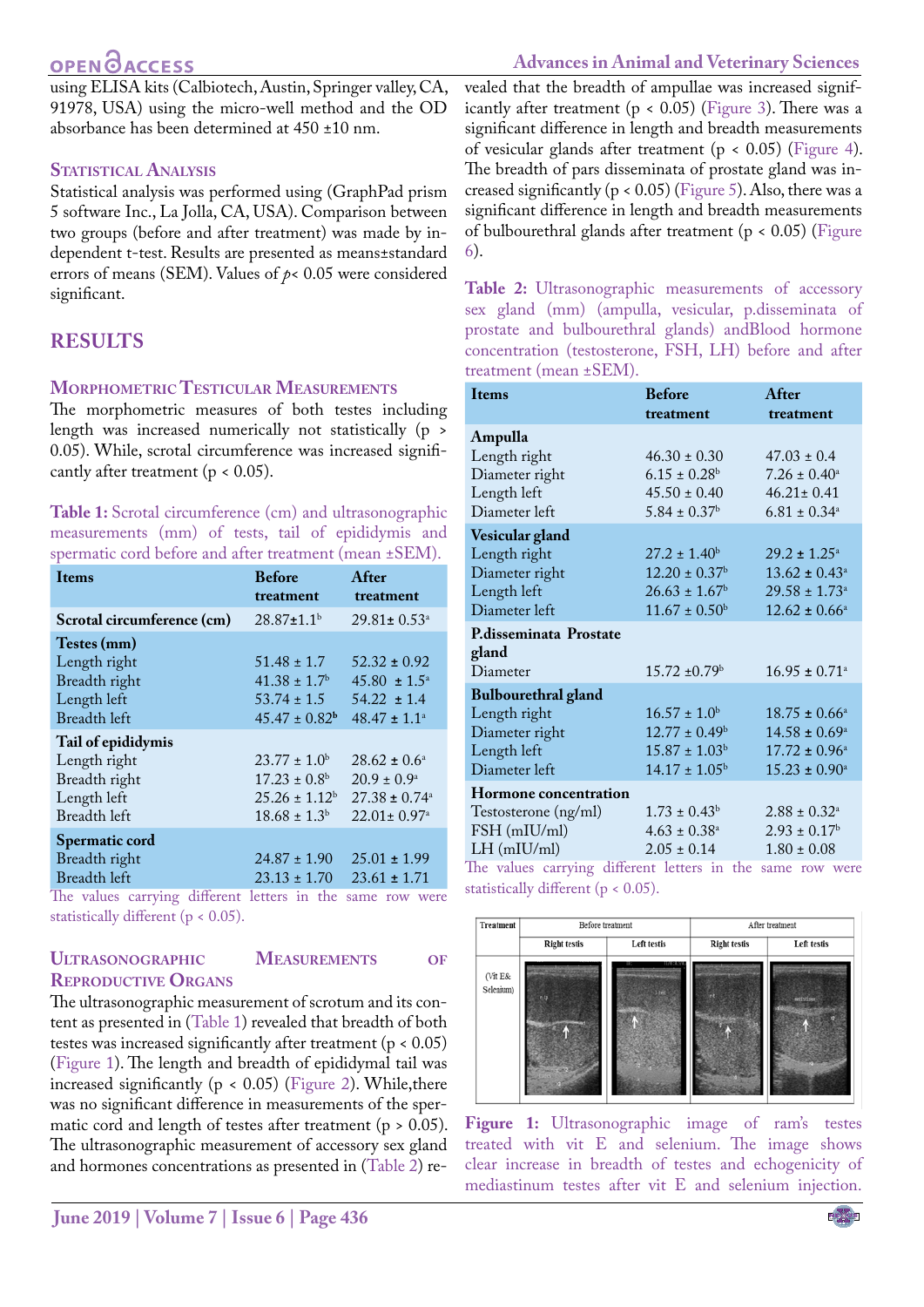# **OPEN**<sub>d</sub>



**Figure 2:** Ultrasonographic image of ram's epididymal tail treated with vit E and selenium. The epididymal tail length and breadth increased after treatment (p < 0.05).

<span id="page-3-0"></span>

<span id="page-3-1"></span>**Figure 3:** Ultrasonographic image of ram's ampulla treated with vit E and selenium. The breadth of ampulla increased after vit E and selenium injection.



<span id="page-3-2"></span>**Figure 4:** Ultrasonographic image of ram's vesicular glands treated with vit E and selenium. The image shows clear increase in length and breadth of vesicular glands after vit E and selenium injection.



<span id="page-3-3"></span>**Figure 5:** Ultrasonographic image of ram's prostate gland (p. disseminata) treated with vit E and selenium.The breadth of p. disseminata enclosing the lumen of pelvic urethra increased after vit E and selenium injection.

**June 2019 | Volume 7 | Issue 6 | Page 437**

## **Advances in Animal and Veterinary Sciences**



<span id="page-3-4"></span>**Figure 6:** Ultrasonographic image of ram's bulbourethral glands treated with vit E and selenium. The length and breadth of bulbourethral glands increased after vit E and selenium injection.



<span id="page-3-5"></span>Figure 7: Changes in serum concentration of testosterone, FSH, LH in rams before and after injected with vit E and selenium.\*Indicates significant difference (P < 0.05).

#### **Hormonal Assay**

Testosterone level was up-regulated significantly (p < 0.05) after treatment and FSH was decreased significantly (p < 0.05). While, there was no significant difference in LH level as presented in [\(Figure 7\)](#page-3-5).

### **DISCUSSION**

The reproductive efficiency of rams can be improved with vitamin E and selenium in agreement with ([Ali et al.,](#page-5-2)  [2009;](#page-5-2) [Balicka-Ramsisz et al., 2006;](#page-5-12) [Kolodztiej and Jacyno,](#page-6-10)  [2005;](#page-6-10) [Yousef et al., 2003](#page-6-1); [Mahmoud et al., 2013\)](#page-6-9). The parameters of testicular size and scrotal measurement can be used as a judgment of fertility and selection of rams before breeding [\(Toe et al., 2000\)](#page-6-11). The scrotum circumference in the present study was measured by a tape at its widest point was (29.81±0.53) cm. In agreement with [\(Sargison,](#page-6-12)  [2008\)](#page-6-12) who reported that most mature rams should have a scrotal circumference between 30 and 40cm. Selenium improved the body weight and growth performance of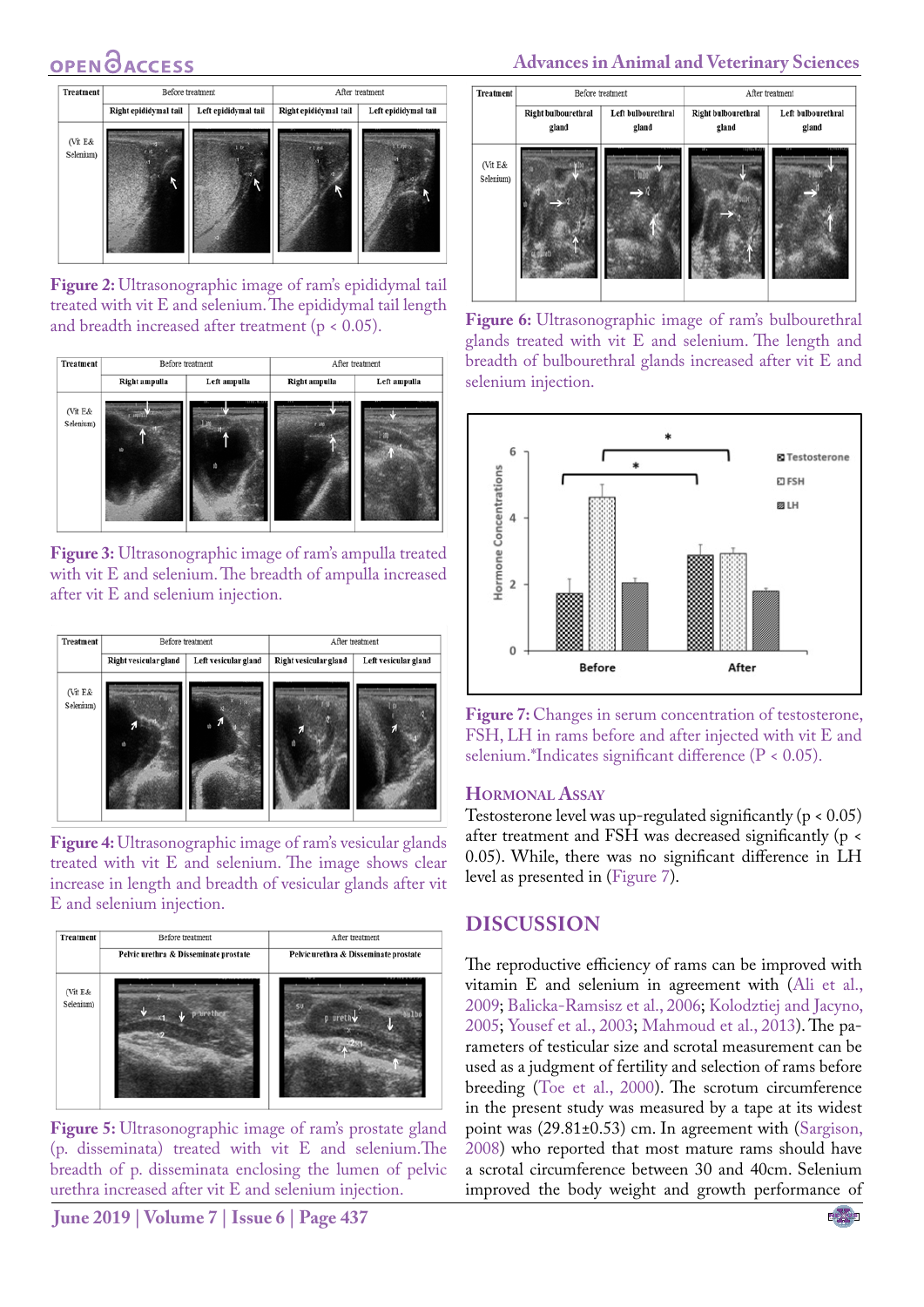# **OPEN**OACCESS

sheep ([Meyer et al., 2010](#page-6-13); [Neville et al., 2010\)](#page-6-14). In the present study, there is a numerical increase in length of testes measurements including the right and left ones. Similar results were obtained by ([Mahmoud et al., 2013](#page-6-9)). Maternal dietary selenium significantly elevated the weight, volume, length, width and circumference of testes, but not affected the testis thickness ([Shi et al., 2018](#page-6-15)). The ultrasonographic measurement of scrotum and its content revealed that the breadth of testes, epididymal tail length and breadth was increased significantly after treatment. While, there was no change could be identified of the spermatic cord and length of testes after treatment. Selenium seems to be essential for testicular and Sertoli cell development in mature animals [\(Marin- Guzman et al., 2000;](#page-6-16) [Shi et al., 2018](#page-6-15)). The testis and epididymis can synthesize a variety of known selenoproteins after exogenous supplementation which had role in spermiogenesis and post testicular sperm maturation [\(Ali et al., 2009\)](#page-5-2). There is a close relationship between testicular size and sperm production, rams with small testes may not produce enough sperm through the mating period for maintaining good fertilizing capacity [\(Mahmoud,](#page-6-17) [2002\)](#page-6-17). Other authors have reported that addition of inorganic selenium to the diets of rams, boars, and dairy or beef bulls did not improve their semen quality [\(Audit et al.,](#page-5-13) [2004\)](#page-5-13). This difference may be related to breed, age, condition of animal, design of treatments, nutritional status and other factors. [Brzezinska-Slebodzinska et al. \(1995\)](#page-5-14) observed that supplementation with vit E increase the sperm cell concentration in the ejaculate. [Marai et al. \(2009\)](#page-6-4) recorded a reduction in the reaction time in rams either dietary supplemented or injected with vitamin E and selenium. [Bearden and Fuquay \(1997\)](#page-5-15) showed that treatment with vit E and selenium leads to an increased testosterone level that has a direct effect on secondary sexual character. Moreover, selenium is necessary for the development of germ cells in testes during development of spermatozoa and has positive effects on the number of germ cells in adults [\(Liu et al., 1982](#page-6-18)). Young lambs are more sensitive to selenium supplementation than lambs reaching physiological maturity ([Abd El-Ghany et al., 2008](#page-5-16)). However, excessive selenium (4.0 mg/kg) can inhibit the development of testis by decreasing testicular weight and volume [\(Shi et al., 2018](#page-6-15)). Selenium can directly affect the leydig cell of testes, sertoli cells and indirectly affect anterior pituitary hormones secretion ([Yousef et al., 1990](#page-6-1)). Vit E and selenium enhance antioxidant enzymes like (glutathione peroxidase and superoxide dismutase) and reduce the malondialdehyde (MDA) which protect Leydig cell and seminiferous epithelium from oxidative stress, lipid peroxidation and scavenging the ROS [\(Peris et al., 2007](#page-6-7)). In the present study there was a significant difference in length and breadth measurements of accessory genital glands (vesicular gland, prostate gland and bulbourethral gland) after treatment (p < 0.05). Similar results were obtained by [\(Mahmoud et al., 2013](#page-6-9)). The growth and differentia-

#### **Advances in Animal and Veterinary Sciences**

tion of accessory sex glands are mainly regulated by androgens ([Risbridger and Taylor, 2006\)](#page-6-19). While, [\(Camela et al.,](#page-5-17)  [2017](#page-5-17)) mentioned that testosterone concentration did not vary between the peri- and post-pubertal rams and the size and function of the accessory sex glands were controlled by other factors. In the present study the treated rams showed higher values for serum testosterone after treatment. In accordance with results obtained by ([Mahmoud et al., 2013](#page-6-9)). Moreover, treatment with vit E and selenium leads to an increased testosterone concentration that has a direct effect on secondary sexual character, development and maintenance of libido and mating behavior in rams [\(Bearden and](#page-5-15)  [Fuquay, 1997;](#page-5-15) [Toocheck et al., 2016](#page-6-20)). Diets supplemented with selenium improve testosterone level and promote the expression of testosterone-related genes ([Shi et al., 2018](#page-6-15)). Serum testosterone concentration varied with season of the year with a decrease after the autumn season and minimal concentrations during the spring. The greatest concentration was observed during the summer season ([Ahmad et](#page-5-18)  [al., 2018](#page-5-18)). The concentration of testosterone in the current study before treatment was (1.73±0.43) ng/ml. Concentrations of plasma testosterone decreased steadily between early spring (March) to the lowest value during early summer ( June) from (4.10±0.44) ng/ml to (1.82±0.10) ng/ml ([Hedia et al., 2019\)](#page-5-19). In the present study, FSH was decreased significantly after treatment, while, LH level was not affected and we proposed that elevated levels of testosterone might generate a negative feedback mechanism on hypothalamic-pituitary-gonadal axis. Similar results were obtained by ([Matos and Thomas, 1991;](#page-6-21) [Mahmoud](#page-6-9)  [et al., 2013\)](#page-6-9) there is a close correlation between testes size with plasma LH, FSH and testosterone concentrations. [Kaur and Bansal \(2004\)](#page-5-20) demonstrated that the levels of FSH and LH were significantly reduced during selenium deficiency. There was a difference between groups in the pattern of seasonal variation in the total LH response to GnRH [\(Xu et al., 1993](#page-6-22)). The seasonal changes of testicular dimensions are directed by changes of the photoperiod ([Pelletier et al., 1982\)](#page-6-23), which can be modified by other factors such as temperature, relative humidity and nutrition ([Rosa and Bryant, 2003](#page-6-24)). The rams used in the present study were physically mature and they were effectively monitored not to fluctuate in their body weight during the study. Therefore, the changes in testes and accessory sex glands can be attributed to vit E and selenium injection. Therefore, the improvement in testes volume and upgrading of accessory sex glands dimensions could attributed to vit E and selenium injection via stimulation of total testosterone concentration.

## **CONCLUSION**

Our results confirmed a clear positive effect of the combination of vit E and selenium injection on the scrotum cir-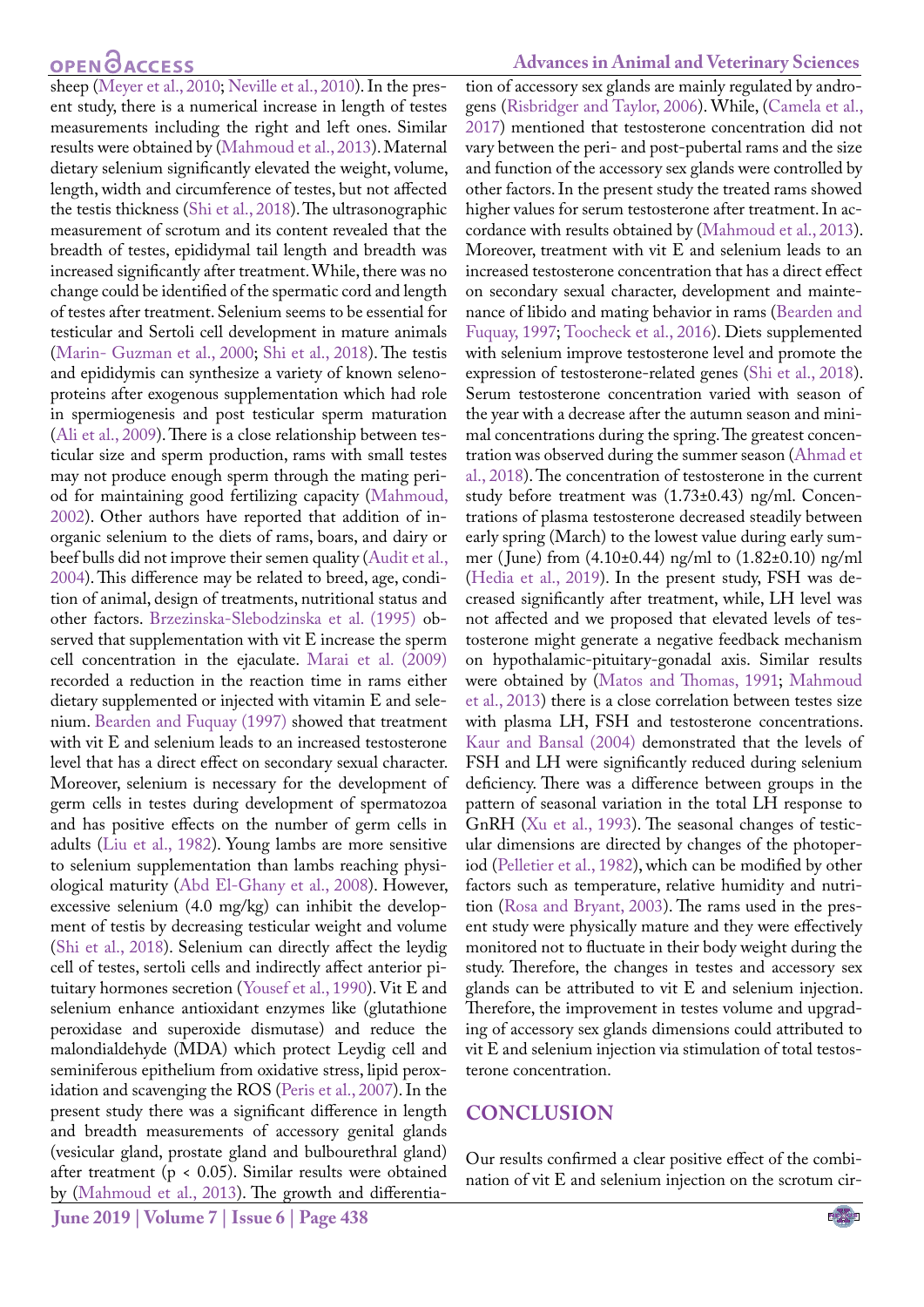# OPEN **OACCESS**

<span id="page-5-12"></span>**Advances in Animal and Veterinary Sciences**

cumference, testes, epididymis, accessory sex glands measurements and testosterone concentration in Barki rams. These results could be an important step to improve the reproductive performance in Barki rams by this method of supplementation during non-breeding season in Egypt.

## **ACKNOWLEDGEMENTS**

The researchers thank the staff of educational farm, faculty of veterinary medicine, Sadat City University, Egypt for their help to conduct the current study.

## **CONFLICTS OF INTEREST**

This research did not receive any specific grant from funding agencies in the public, commercial, or not-for-profit sectors.

# **authors contribution**

Both authors are involved equally in the practical part of the experiment. Hamed T.Elbaz have designed and writing of the draft manuscript and approved it in publication.

## **REFERENCES**

- <span id="page-5-16"></span>• Abd El-Ghany H, Lopez-Arellano AE, Revilla-Vasquez R, Ramirez- Bribiesca A, Tortora-Perez EJ (2008). Effect of pre- and postpartum selenium supplementation in sheep. J. Anim. Vet. Adv. 7: 61–67.
- <span id="page-5-18"></span>• Ahmad E, Naseer Z, Ucan U, Serin I, Ceylan A, Aksoy M (2018). Seasonal variations in sperm acrosome reaction, osmotic tolerance and serum testosterone concentrations in rams. Anim. Reprod. Sci. 198: 112–120. [https://doi.](https://doi.org/10.1016/j.anireprosci.2018.09.008 ) [org/10.1016/j.anireprosci.2018.09.008](https://doi.org/10.1016/j.anireprosci.2018.09.008 )
- <span id="page-5-10"></span>• Ahmed N, Noakes DE (1995). Seasonal variation in testes size, libidoand plasma testosterone concentration in British goat. Anim. Sci. 61: 553–559. [https://doi.org/10.1017/](https://doi.org/10.1017/S1357729800014132 ) [S1357729800014132](https://doi.org/10.1017/S1357729800014132 )
- <span id="page-5-4"></span>• Ahsan U, Kamran Z, Raza I, Ahmad S, Babar W, Riaz MH (2014). Role of selenium in male reproduction - a review. Anim. Reprod. Sci. 146: 55-62. [https://doi.org/10.1016/j.](https://doi.org/10.1016/j.anireprosci.2014.01.009 ) [anireprosci.2014.01.009](https://doi.org/10.1016/j.anireprosci.2014.01.009 )
- <span id="page-5-2"></span>• Ali AB, Bomboi G, Floris B (2009). Does vitamin E or vitamin E plus selenium improve reproductive performance of rams during hot weather. Ital. J. Anim. Sci. 8: 743–754. [https://](https://doi.org/10.4081/ijas.2009.743 ) [doi.org/10.4081/ijas.2009.743](https://doi.org/10.4081/ijas.2009.743 )
- • Anderson M (1992). Relationships between GnRH-induced testosterone maxima, sperm motility and fertility in Ayrshire bulls. Anim. Reprod. Sci. 27: 107-11 [https://doi.](https://doi.org/10.1016/0378-4320(92)90050-N ) [org/10.1016/0378-4320\(92\)90050-N](https://doi.org/10.1016/0378-4320(92)90050-N )
- <span id="page-5-13"></span>• Audit I, Laforst JP, Martineau GP, Matte JJ (2004). Effect of vitamin supplements on some aspect of performance, vitamin status, and semen quality in boars. J. Anim. Sci. 82: 626–633. [https://doi.org/10.1093/ansci/82.2.626](https://doi.org/10.1093/ansci/82.2.626 )
- <span id="page-5-15"></span>• Bearden HJ, Fuquay JW (1997). Applied Animal Reproduction, 4th ed. Prentice Hall, Upper Saddle River, NJ, USA.
- • Balicka-Ramsisz A, Pilarczyk B, Ramsisz A, Wiecorek M (2006). Effects of selenium administration on blood serum Se content and on selected reproductive characteristics of sheep. Arch. Tierzuecht. 49: 176–180.
- <span id="page-5-5"></span>• Benhenia K, Lamara A, Fatmi S, Iguer-Ouada M (2016). Effect of cyclodextrins, cholesterol and vitamin E and their complexation on cryopreserved epididymal ram semen. Small Rumin. Res. 141: 29–35. [https://doi.org/10.1016/j.](https://doi.org/10.1016/j.smallrumres.2016.06.009 ) [smallrumres.2016.06.009](https://doi.org/10.1016/j.smallrumres.2016.06.009 )
- <span id="page-5-14"></span>• Brzezinska-Slebodzinska E, Slebodzinska AB, Pietras B, Wieczorek G (1995). Antioxidant effect of vitamin E and glutathione on lipid peroxidation in boor semen plasma. Biol. Trace Elem. Res. 47: 69–74. [https://doi.org/10.1007/](https://doi.org/10.1007/BF02790102 ) [BF02790102](https://doi.org/10.1007/BF02790102 )
- <span id="page-5-1"></span>• Brown KM, Arthur JR (2001). Selenium, selenoproteins and human health: a review. Public Health Nutr. 4: 593–599. [https://doi.org/10.1079/PHN2001143](https://doi.org/10.1079/PHN2001143 )
- <span id="page-5-17"></span>• Camela ESC, Nociti RP, Santos VJC, Macente BI, Maciel GS, Feliciano MAR, Vicente WRR, Gill I, Bartlewski PM, Oliveira MEF (2017). Ultrasonographic characteristics of accessory sex glands and spectral Doppler indices of the internal iliac arteries in peri- and post-pubertal Dorper rams raised in a subtropical climate. Anim. Reprod. Sci. 184: 29– 35. [https://doi.org/10.1016/j.anireprosci.2017.06.010](https://doi.org/10.1016/j.anireprosci.2017.06.010 )
- • Fukuzawa K, Hayashi K, Suzuki A (1977). Effects of αtocopherol analogs on lysosome membranes and fatty acid monolayers. Chem. Phys. Lipids. 18: 39–48. [https://doi.](https://doi.org/10.1016/0009-3084(77)90025-1 ) [org/10.1016/0009-3084\(77\)90025-1](https://doi.org/10.1016/0009-3084(77)90025-1 )
- <span id="page-5-6"></span>• Ghorbankhani F, Souri M, Moeini MM, Mirmahmoudib R (2015). Effect of nutritional state on semen characteristics, testicular size and serum testosterone concentration in Sanjabi ram lambs during the natural breeding season. Anim. Reprod. Sci. 153: 22–28. [https://doi.org/10.1016/j.](https://doi.org/10.1016/j.anireprosci.2014.12.006 ) [anireprosci.2014.12.006](https://doi.org/10.1016/j.anireprosci.2014.12.006 )
- <span id="page-5-7"></span>• Gouletsou PG, Amiridis GS, Cripps PJ, Lainas T, Deligiannis K, Saratsis P, Fthenakis GC (2003). Ultrasonographic appearance of clinically healthy testicles and epididymides of rams. Theriogenology. 59: 1959-1972. [https://doi.](https://doi.org/10.1016/S0093-691X(02)01259-1 ) [org/10.1016/S0093-691X\(02\)01259-1](https://doi.org/10.1016/S0093-691X(02)01259-1 )
- <span id="page-5-8"></span>• Gouletsou PG (2017). Ultrasonographic examination of the scrotal contents in rams. Small Rumin. Res. 152: 100–106. [https://doi.org/10.1016/j.smallrumres.2016.12.022](https://doi.org/10.1016/j.smallrumres.2016.12.022 )
- <span id="page-5-9"></span>• Gouletsou PG, Fthenakis GC (2010). Clinical evaluation of reproductive ability of rams. Small Rumin. Res. 92: 45-51 [https://doi.org/10.1016/j.smallrumres.2010.04.005.](https://doi.org/10.1016/j.smallrumres.2010.04.005. )
- <span id="page-5-19"></span>• Hedia MG, El-Belely MS, Ismail ST, Abo El-Maaty AM (2019). Monthly changes in testicular blood flow dynamics and their association with testicular volume, plasma steroid hormones profile and semen characteristics in rams. Theriogenology. 123: 68-73. [https://doi.org/10.1016/j.](https://doi.org/10.1016/j.theriogenology.2018.09.032 ) [theriogenology.2018.09.032](https://doi.org/10.1016/j.theriogenology.2018.09.032 )
- <span id="page-5-11"></span>• Islam ABM, Land RBC (1977). Seasonal variations in testes diameter and sperm output of rams of breeds of different prolificacy. Anim. Prod. 25: 311–317. [https://doi.](https://doi.org/10.1017/S000335610001672X ) [org/10.1017/S000335610001672X](https://doi.org/10.1017/S000335610001672X )
- <span id="page-5-0"></span>• Jerry DO (1996). The role of selenium and vitamin E in mastitis and reproduction of dairy cattle. Ir. Vet. J. 49: 362–364.
- <span id="page-5-20"></span>• Kaur P, Bansal MP (2004). Effect of experimental oxidative stress onsteroidogenesis and DNA damage in mouse testis. J. Biomed. Sci. 11: 391–397. [https://doi.org/10.1007/](https://doi.org/10.1007/BF02254444 ) [BF02254444](https://doi.org/10.1007/BF02254444 )
- <span id="page-5-3"></span>• Kleene KC (1993). The mitochondrial capsule selenoprotein - a structural protein in the mitochondrial capsule of